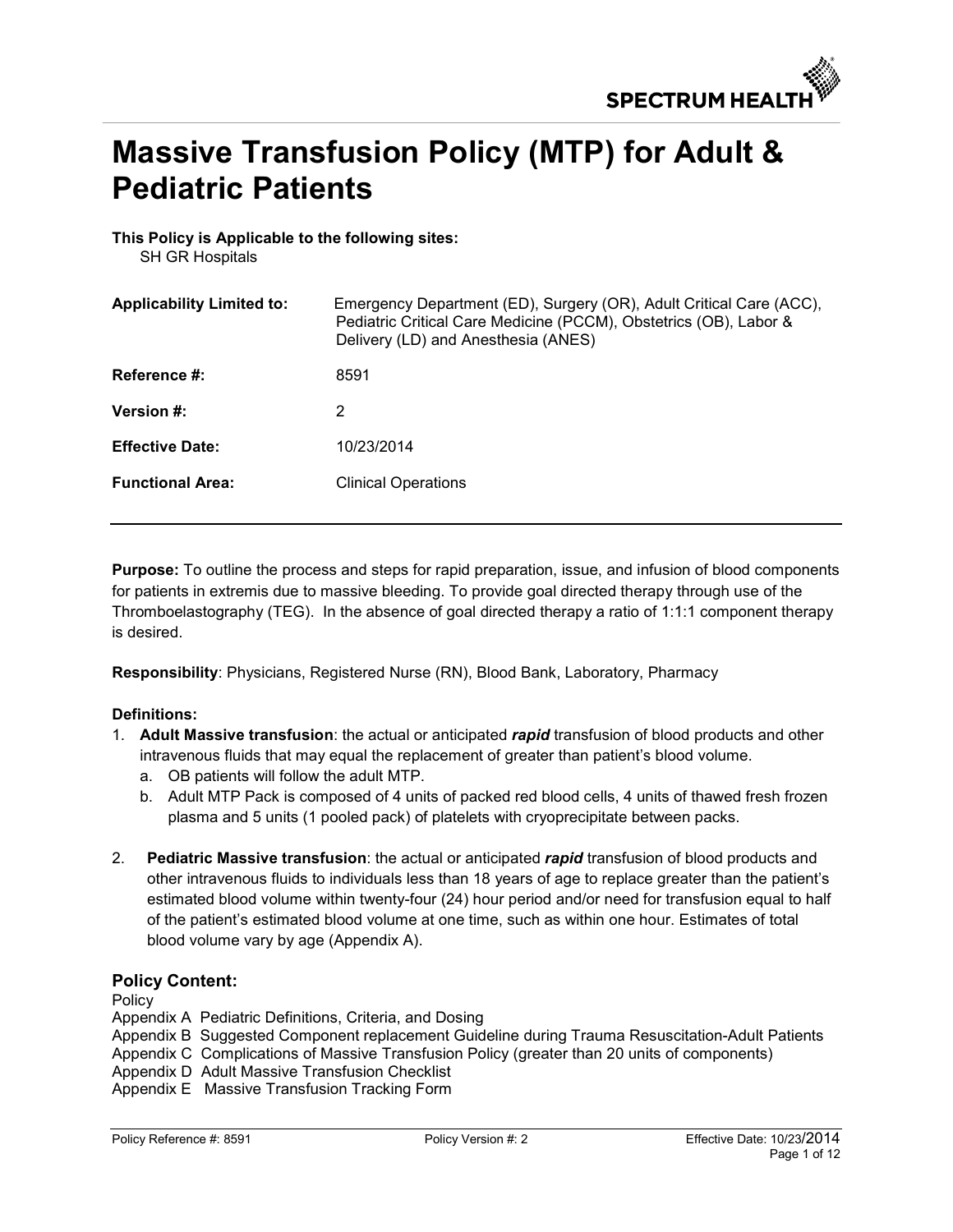Policy

- 1. Criteria for Initiation of MTP
	- a. Actual or anticipated blood loss is requiring rapid infusion of ≥ 4 units of PRBC with the anticipation of additional PRBC or other blood products as an emergent situation
- 2. The MTP must be initiated and terminated by a physician
- 3. The Blood bank will monitor and provide the total number of units dispensed
- 4. All blood products and fluids should be warmed
- 5. All blood and blood components administered will be documented in the EHR and progress notes

| <b>Procedure</b> |
|------------------|
|------------------|

| <b>Responsible</b>    | <b>Action</b>                                                                                                                                                    |
|-----------------------|------------------------------------------------------------------------------------------------------------------------------------------------------------------|
| <b>Individual</b>     |                                                                                                                                                                  |
| Physician or designee | Order the initiation of the MTP<br>1 <sub>1</sub>                                                                                                                |
|                       | Verbalize "Initiate MTP"                                                                                                                                         |
|                       | Initiate "Mass Transfusion Careset" (Adult) or the "Mass Transfusion PEDS<br>2.                                                                                  |
|                       | Careset" in Cerner                                                                                                                                               |
|                       | Ensure STAT type and screen has been ordered and obtained.<br>3.                                                                                                 |
|                       | For emergency department patients, obtain and begin administration of                                                                                            |
|                       | the 6 units of emergent uncrossed PRBCs in the Trauma Bay blood                                                                                                  |
|                       | refrigerator while initiating the MTP                                                                                                                            |
|                       | Continually evaluate for possible termination of the MTP<br>4.                                                                                                   |
|                       | Notify Blood Bank and place order to terminate MTP<br>5.                                                                                                         |
|                       | Document total units of blood and components administered in progress<br>6.                                                                                      |
|                       | notes                                                                                                                                                            |
| <b>Charge Nurse</b>   | Notify blood bank of MTP (391-1853)<br>1.                                                                                                                        |
|                       | Verbalize "Initiate MTP"<br>2.                                                                                                                                   |
|                       | 3.<br>Provide patient name and MRN to blood bank                                                                                                                 |
|                       | Confirm with physician MTP order placed & STAT labs draw<br>4.                                                                                                   |
|                       | Assign a team member to continue communication with blood bank                                                                                                   |
|                       | throughout MTP                                                                                                                                                   |
|                       | 6. Assign runner to pick up and return MTP packs from Blood Bank                                                                                                 |
|                       | Request pharmacist to patient bedside (For adult patients outside of ED,<br>7.                                                                                   |
|                       | call 4Heart satellite 391-6495)                                                                                                                                  |
| <b>RN #1</b>          | Assure blood bank receives patient sticker or a blood bank green "pick up"<br>1.                                                                                 |
|                       | slip with patient name and MR number                                                                                                                             |
| <b>RN #2</b>          | 2. Administer blood products per clinical Policy Blood/Blood components<br>Maintain direct communication with Blood bank regarding patient status<br>$1_{\cdot}$ |
|                       | and blood/components requested by physician team leader                                                                                                          |
|                       | Complete MTP (x15847) tracking form<br>2.                                                                                                                        |
|                       | 3.<br>Record all blood products, factors, and fluid in the I/O section of EHR.                                                                                   |
|                       | Anesthesiology will document in OR per their standard                                                                                                            |
|                       | Complete Blood Bank green "pick up slip" with physician signature Prior to<br>4.                                                                                 |
|                       | termination of MTP (preferred with first pack request)                                                                                                           |
|                       | At MTP termination request a transfusion summary<br>5.                                                                                                           |
| Laboratory            | Obtain and perform the following STAT tests:<br>1.                                                                                                               |
|                       | PT<br>$\bullet$                                                                                                                                                  |
|                       | <b>PTT</b>                                                                                                                                                       |
|                       | Fibrinogen<br>$\bullet$                                                                                                                                          |
|                       | Hemoglobin                                                                                                                                                       |
|                       | <b>Platelet Count</b>                                                                                                                                            |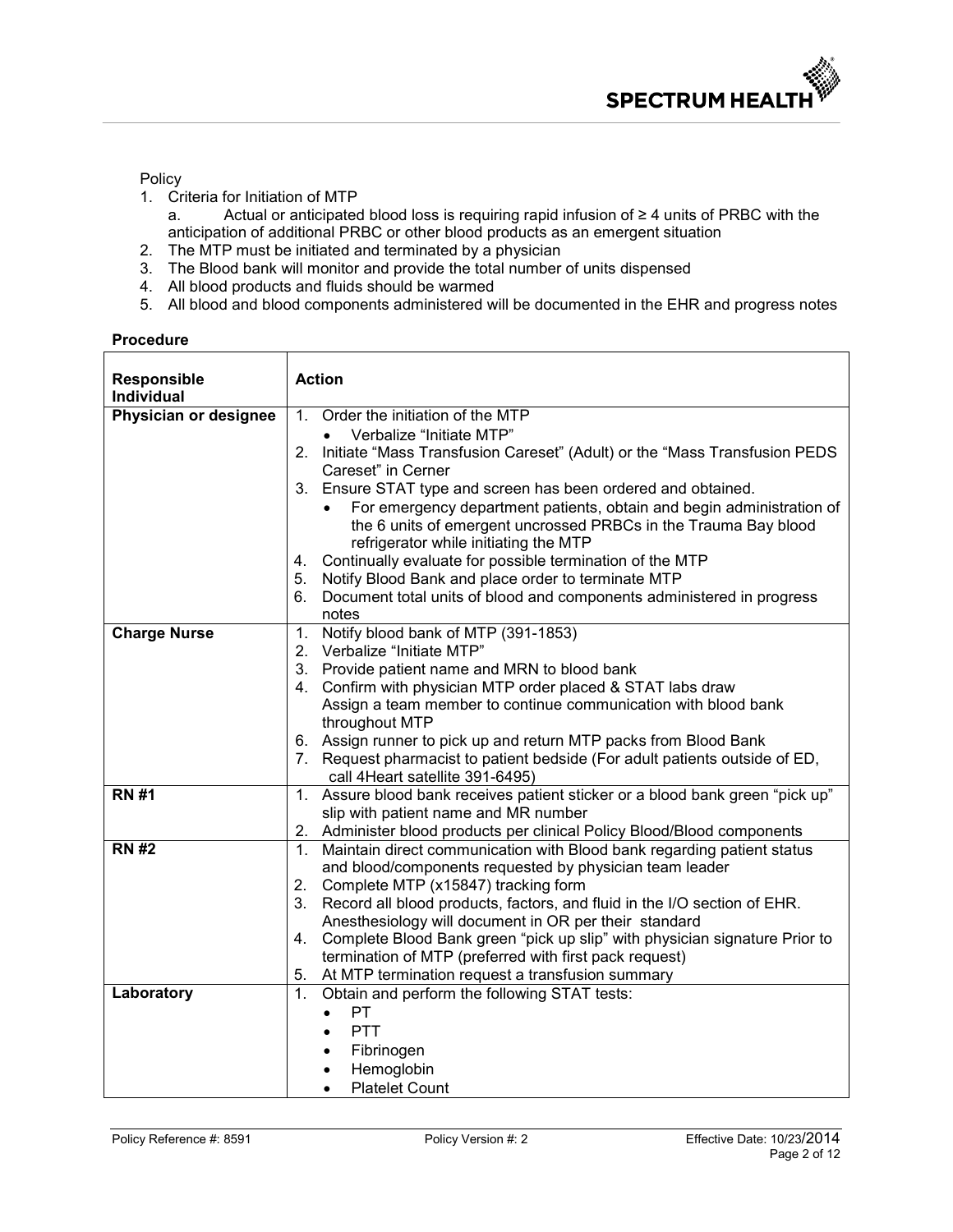

|                   | pH, base deficit<br>٠                                                                         |
|-------------------|-----------------------------------------------------------------------------------------------|
|                   | Ionized Calcium (after 1st MTP Pack)                                                          |
|                   | Thromboelastogram (TEG) per specific physician order                                          |
|                   | Repeat Labs as ordered by physician<br>2.                                                     |
| <b>Runner</b>     | 1.<br>Bring patient sticker or Blood Bank green "pick up slip" to obtain MTP pack             |
|                   | Bring MTP packs to patient bedside<br>2.                                                      |
| <b>Blood Bank</b> | 1.<br>Maintain direct communication with RN #2 regarding patient status and                   |
|                   | need for additional blood/components                                                          |
|                   |                                                                                               |
|                   | Place tracking form (x15847) on the first MTP pack<br>2.                                      |
|                   | Validate the patient's name and medical record number with clinical team<br>3.                |
|                   | member (physician or nurse)                                                                   |
|                   | 4. Switch to type specific units as soon as the patient's ABO-Rh type is                      |
|                   | established (if un-cross matched "O-pos" or "O-neg" PRBC units were                           |
|                   | used initially)                                                                               |
|                   | 5. When MTP terminated, provide transfusion summary listing total number of                   |
|                   | units dispensed by category.                                                                  |
|                   | Place blood product tally sheet in 1 <sup>st</sup> cooler.<br>6.                              |
| <b>Pharmacist</b> | Respond immediately to trauma bay when trauma activation (level I or II) or<br>1 <sub>1</sub> |
|                   | to other location of MTP when requested                                                       |
|                   | Collaborate with and prompt physician to order tranexamic acid, calcium<br>2.                 |
|                   | chloride, PCC or rFVIIa administration, as indicated by clinical status (See                  |
|                   | Appendix A - peds or Appendix B - adults)                                                     |
|                   | Facilitate timely drug delivery throughout MTP (including transitions from<br>3.              |
|                   | one clinical area to another)                                                                 |
|                   | Ensure all medications given for massive transfusion are ordered and<br>4.                    |
|                   | documented in EHR                                                                             |

#### **Revisions**

Spectrum Health reserves the right to alter, amend, modify or eliminate this policy at any time without prior written notice.

**Policies Superseded and Replaced:** This policy supersedes and replaces the following policies as of the effective date of this policy: CPNP-M00-S3275

#### **References**

Blood ,Blood Components Administration - Adult ,Blood Components Administration –Peds Consent for Transfusion of Blood and Blood Products ([X04161\)](https://insite.spectrum-health.org/initiatives/Document-Library/Patient%20Medical%20Record/x04161.pdf); Spanish ([X09809\)](https://insite.spectrum-health.org/initiatives/Document-Library/Patient%20Medical%20Record/x09809.pdf)

Recombinant Factor VIIa/Factor IX Pharmacy Department 2011 protocol

Mikhail, S. (2004). Massive transfusion in trauma: process and outcome. *Journal Trauma Nursing,* 1 1(2), 55-60.

Stanford Mass Transfusion Guidelines 2005

Dutton R, et al. Indications for Early Red Blood Cell Transfusion. *J Trauma* 2006; 60(6)S35-40. Ketchum L, et al. Indications for Early Fresh Frozen Plasma, Cryoprecipitate, and Platelet Transfusion in Trauma. *J Trauma* 2006; 60(6) S51-58.

Fox C et al. Damage Control Resuscitation for Vascular surgery in a Combat Support Hospital. *J Trauma* 2008: 65 (1).

Moore E, et al. Military-Civilian Collaboration in Trauma Care and the Senior Visiting Surgeon Program, *N Engl J Med* 2007;26:3357.

Holcomb J, et al. Increased Plasma and Platelet to Red Blood Cell Ratios Improves Outcome in 466 Massively Transfused Civilian Trauma Patients. *Annals of Surgery* 2008;248(3):447-458.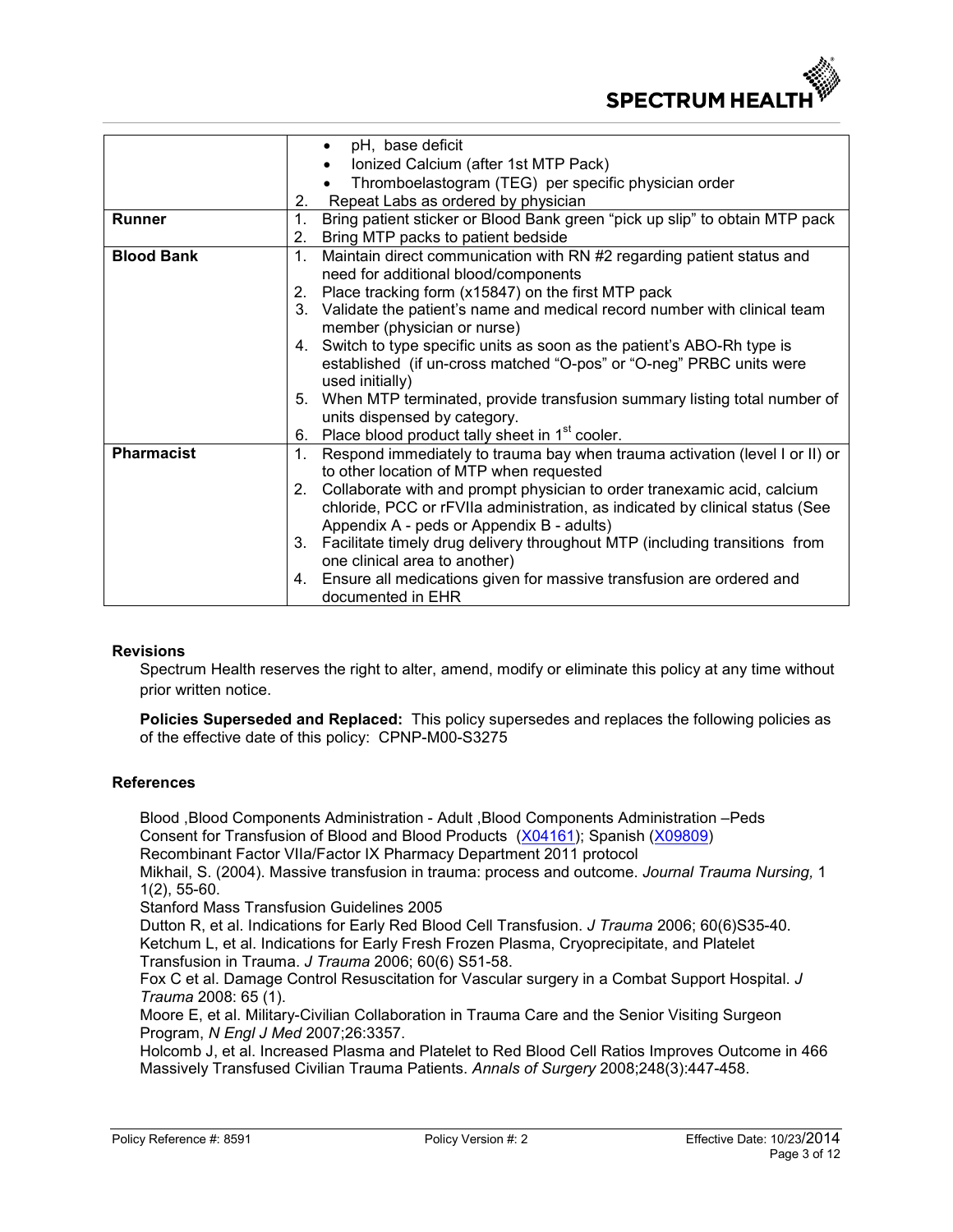

Beekley A, et al. Lessons Learned from Modern Military Surgery. *Surgical Clinics of North America 2007;*87:157-184.

Hoyt D, et al. Management of Coagulopathy in the Patients with Multiple Injuries: Results from an International Survey of Clinical Practice. *J Trauma* 2008; 65(4):755-765.

Dehmer JJ, et al. Massive transfusion and blood product use in the pediatric trauma patient. *Seminars in Pediatric Surgery* 2010;19:286-291.

Hendrickson JE, et al. Implementation of a pediatric trauma massive transfusion protocol: one institution's experience. *Transfusion* 2011.

Hendrickson JE, et al. Coagulopathy is prevalent and associated with adverse outcome in transfused pediatric trauma patients. *The Journal of Pediatrics*. 2011 Sep.

Pickett PM, et al. Massive Transfusion Protocol in Pediatric Trauma. *International Anesthesiology Clinics* 2011;49(2):62-67.

Children's Healthcare of Atlanta, Trauma Massive Transfusion Protocol, 2009

Profilnine<sup>®</sup> SD [package insert]. Los Angeles, CA: Grifols Biologicals, Inc; October 2008. Bruce D, Nokes T. Prothrombin complex concentrate (Beriplex P/N) in severe bleeding: experience in a large tertiary hospital. *Crit Care* 2008;12:105-111.

Shick K, Fertmann J, Karl-Walter J, Hoffmann J. Prothrombin complex concentrate in surgical patients: retrospective evaluation of vitamin K antagonist reversal and treatment of severe bleeding. *Crit Care* 2009:13:191-206.

Spahn D, Cerny V, Coats T, et al. Management of bleeding following major trauma: a European Guideline. *Crit Care* 2007;11:R17.

The CRASH-2 Collaborators. Effects of tranexamic acid on death, vascular occlusive events, and blood transfusion in trauma patients with significant haemorrhage (CRASH-2): a randomized, placebo-controlled trial. *Lancet* 2010;376:23-32.

Morrison J., Dubose J., Rasmussen T., & Midwinter M. (2011). Military application of tranexamic acid in trauma emergency resuscitation (MATTERs) study. *Archives of Surgery. 147*(2),113-119. doi: Riskin, D.J., Tsai, T.C., Riskin, L., Hernandez-Boussard, T., Purtill, M., Maggio, P.M., Spain,D.A., & Brundage, S.I. (2009), Massive Transfusion Protocols: The Role of Aggressive Resuscitation Versus Product Ratio in Mortality Reduction. *Journal of the American College of Surgeons. 209* (2), 198-205. doi:10.1016/j.jamcollsurg.2009.04.016

## **Policy Development and Approval**

#### **Document Owner:**

Carol Sruba (Coord, Policies)

**Writer(s)** (formerly Author)**:**  Amy Koestner (Mgr, Trauma Program)

#### **Reviewer(s):**

Michelle Zeitter (Clinical Nurse Specialist)

#### **Approver:**

Shari Schwanzl (VP, Operations / Nursing Hdvch), Shawn Ulreich (Cne / Vp, Clinical Operations) 8/27/12

#### **Keywords**

blood, trauma, hemorrhage, MTP, massive transfusion, transfusion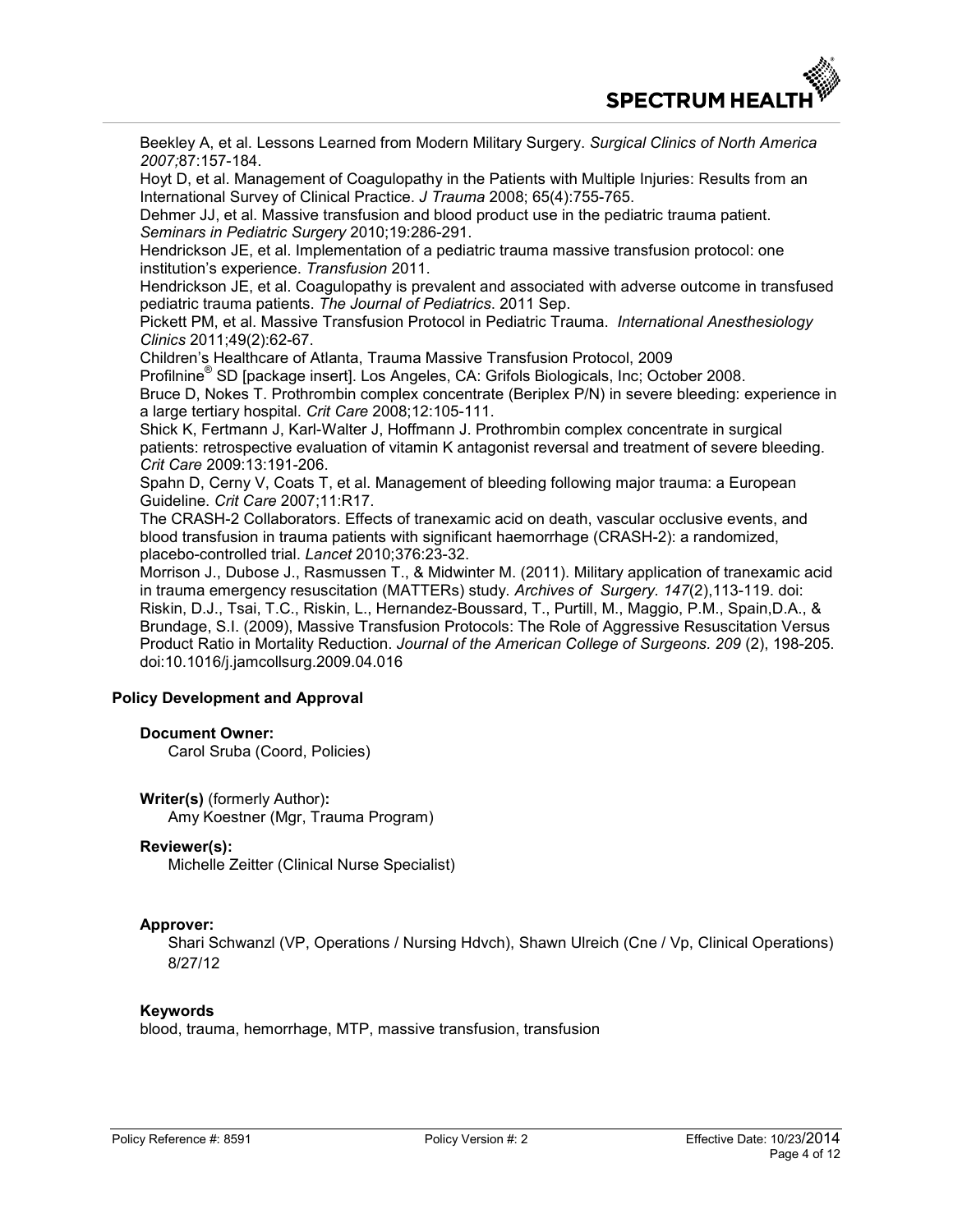

Appendix A

### PEDIATRIC DEFINITIONS, CRITERIA AND DOSING

Management of the pediatric trauma patient in hemorrhagic shock depends upon accurate assessment of blood loss and size-appropriate goals for resuscitation

**Definition** – Massive transfusion is defined as actual or anticipated transfusion of blood products and other intravenous fluids to replace greater than the patient's estimated blood volume within twenty-four (24) hour period and/or need for transfusion equal to half of the patient's estimated blood volume at one time, such as within one hour. Estimates of total blood volume vary by age (see below).

| Aqe                          | Est blood volume |
|------------------------------|------------------|
| Premature infant             | 90-100 ml/kg     |
| Term infant to 3 months      | 80-90 ml/kg      |
| Children older than 3 months | 70 ml/kg         |
| Obese children               | 65 ml/kg         |
|                              | (Dehmer, 2010)   |

Packed Red Blood Cells (PRBC): 1 bag = 1 unit = 350 ml

Fresh Frozen Plasma (FFP): 1 bag = 1 unit = 250 ml

Platelets (PLT): 1 bag =1 pack =  $5 \text{ units} = 250 \text{ ml}$ 

Cryoprecipitate: 1 bag = 5 units = 200 ml

Calcium Chloride: Pediatric Dose: 10-20mg/kg IV, max 1 gram**, preferred, must have a central line** 

Calcium Gluconate: Pediatric Dose: 50-100mg/kg/dose IV, max 2 grams

Tranexamic Acid: see ["Use of Tranexamic Acid \(TXA\) for pediatric trauma patients with uncontrolled](https://insite.spectrum-health.org/departments/Trauma-Services/Pediatric%20Trauma/Tranexamic%20Acid%20TXA%20Pediatric%20Trauma%20Guideline.pdf)  [hemorrhage"](https://insite.spectrum-health.org/departments/Trauma-Services/Pediatric%20Trauma/Tranexamic%20Acid%20TXA%20Pediatric%20Trauma%20Guideline.pdf) Clinical Practice Guideline.

Pediatric Dose: a. Give 20 mg/kg bolus over 10 minutes (maximum of 1000 mg) followed by the same dose (20mg/kg, maximum of 1000 mg) infused over 8 hours. May continue if significant ongoing bleeding is observed beyond eight hours but not to exceed 24 hours.

b. The first dose optimally should be given within three hours of injury.

c. If a dedicated intravenous access for an infusion is not available, a repeat of the 20 mg/kg (maximum 1000 mg) bolus dose could be given after 3 hours instead of the 8 hour infusion. May continue to give every 8 hours if significant ongoing bleeding is observed but not to exceed 24 hours.

d. The infusion and boluses should be discontinued once bleeding is controlled.

.

Recombinant Factor VIIa: Pediatric Dose: 90-120mcq/kg IV (round dose to the nearest vial size when possible – 1mg, 2mg or 5mg vials are available).

• Effective only with a pH of 7.20 or greater with hemorrhage.

• After administration evaluate the need to continue MTP.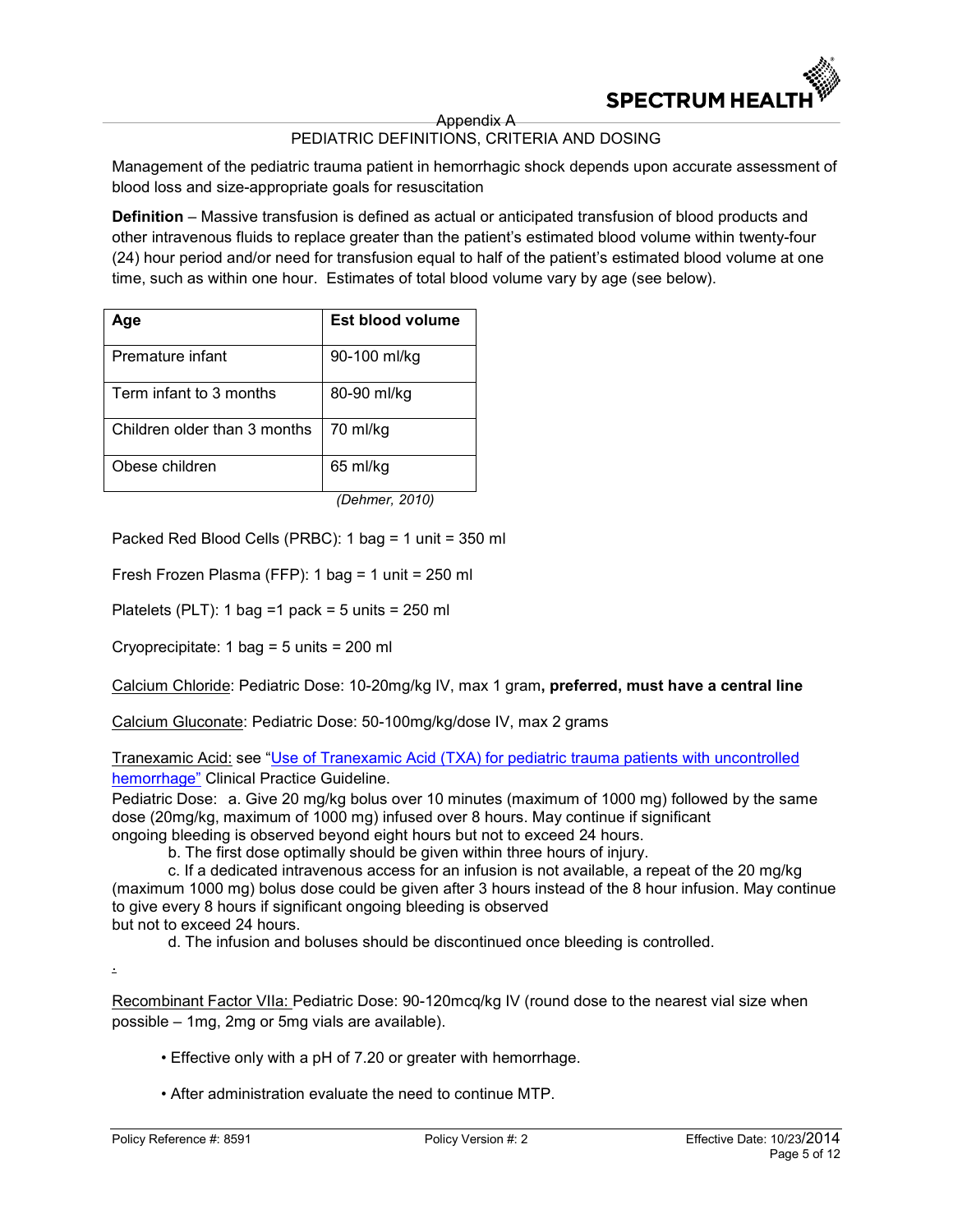

-Prothrombin complex concentrate (PCC)/Factor IX Complex: NOT APPROVED FOR USE IN PEDIATRIC TRAUMA

Pediatric weight-based doses of blood product follow on the next page.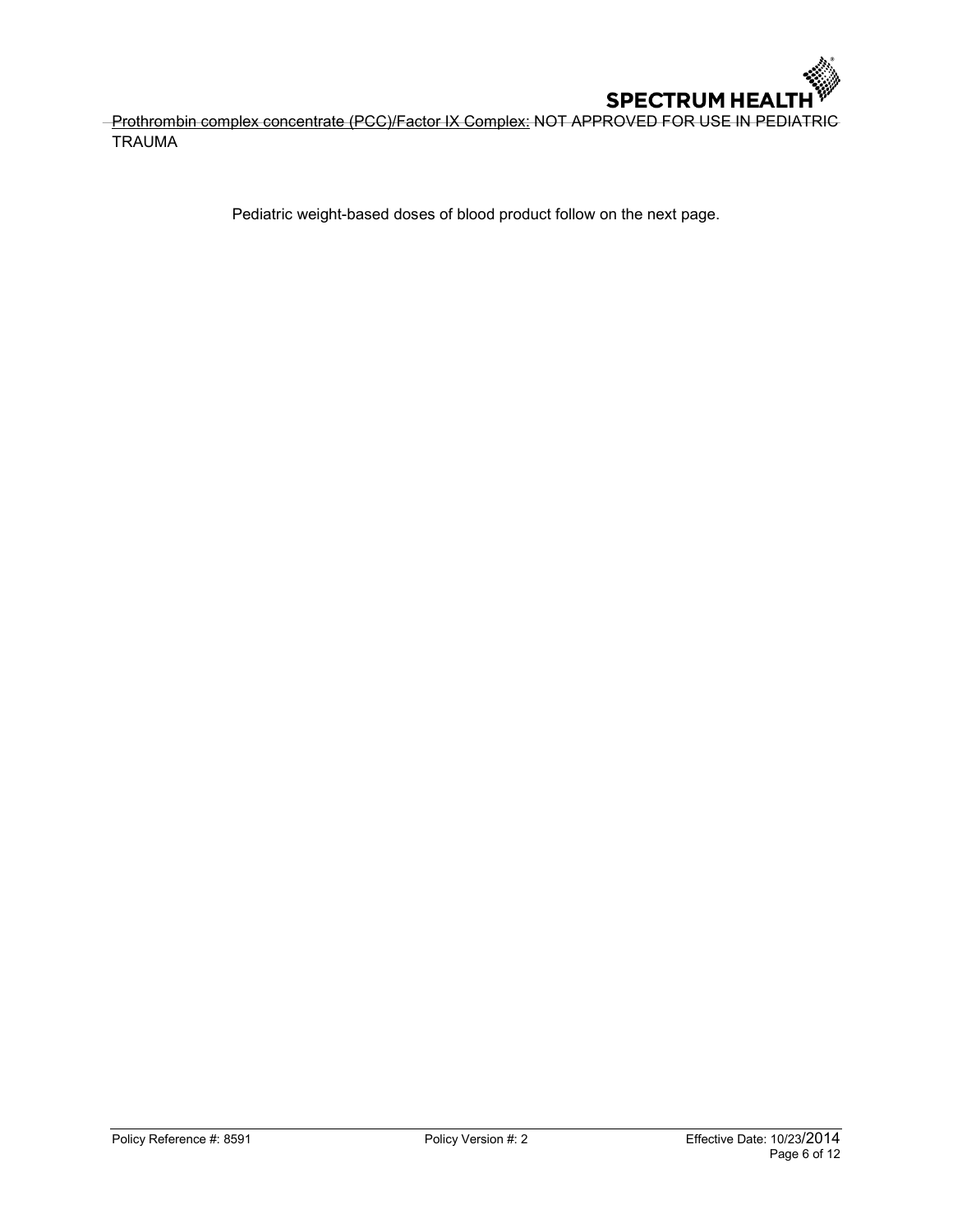| <b>Product</b> | <b>MTP Pack 1</b> | <b>MTP Pack 2</b>      | <b>MTP Pack 3</b>      | MTP Pack $4^1$         |
|----------------|-------------------|------------------------|------------------------|------------------------|
| <b>PRBC</b>    | 25ml/kg           | 25ml/kg                | 25ml/kg                | 25ml/kg                |
| <b>FFP</b>     | 20ml/kg           | 20ml/kg                | 20ml/kg                | 20ml/kg                |
| <b>PLT</b>     | 10ml/kg           | 10ml/kg                | 10ml/kg                | 10ml/kg                |
| Cryo.          | 4ml/kg            | $4$ ml/kg <sup>2</sup> | $4$ ml/kg <sup>2</sup> | $4$ ml/kg <sup>2</sup> |
|                |                   | $Ca++?$<br>rFVIIa?     | З<br>$Ca++?$           | 3<br>$Ca++?$           |

## **Children <10 kg:** *Blood products are to be physician order specific for any child <10kg.*

**Children 11 – 25kg:** 

| <b>Product</b> | <b>MTP Pack 1</b>   | <b>MTP Pack 2</b>        | <b>MTP Pack 3</b>           | MTP Pack $4^1$              |
|----------------|---------------------|--------------------------|-----------------------------|-----------------------------|
| <b>PRBC</b>    | 2 Units             | 2 Units                  | 2 Units                     | 2 Units                     |
| <b>FFP</b>     | 2 Unit              | 2 Unit                   | 2 Unit                      | 2 Unit                      |
| <b>PLT</b>     | 1 Pack              | 1 Pack                   | 1 Pack                      | 1 Pack                      |
| Cryo.          | 2.5 Units           | 2.5 Units                | 2.5 Units                   | 2.5 Units                   |
|                | $(\frac{1}{2}$ bag) | $($ 1/2 bag $)^{2,3,4}$  | $($ 1/2 bag) <sup>2,3</sup> | $($ 1/2 bag) <sup>2,3</sup> |
|                | (100mL)             | (100mL)                  | (100mL)                     | (100mL)                     |
|                |                     | $3$ Ca++?<br>$4$ rFVIIa? | $3$ Ca++?                   | $3Cat+?$                    |

**Children 26 kg and up:** 

| <b>Product</b> | <b>MTP Pack 1</b>    | <b>MTP Pack 2</b>             | <b>MTP Pack 3</b>           | MTP Pack $4^1$                     |
|----------------|----------------------|-------------------------------|-----------------------------|------------------------------------|
| <b>PRBC</b>    | 4 Units              | 4 Units                       | 4 Units                     | 4 Units                            |
| <b>FFP</b>     | 4 Unit               | 4 Unit                        | 4 Unit                      | 4 Unit                             |
| <b>PLT</b>     | 1 Pack               | 1 Pack                        | 1 Pack                      | 1 Pack                             |
| Cryo.          | 5 Units<br>$(1$ bag) | 5 Units<br>(1 bag) $^{2,3,4}$ | 5 Units<br>(1 bag) $^{2,3}$ | 5 Units<br>$(1 \text{ bag})^{2,3}$ |
|                |                      | $Ca++?$<br>rFVIIa?            | $Ca++?$                     | $Ca++?$                            |

<sup>1</sup>for additional MTP Packs, repeat cycle as needed<br><sup>2</sup>additional cryoprecipitate available by request only, if indicated based on fibrinogen levels<br><sup>3</sup>consider calcium replacement<br><sup>4</sup>consider administering rFVIIa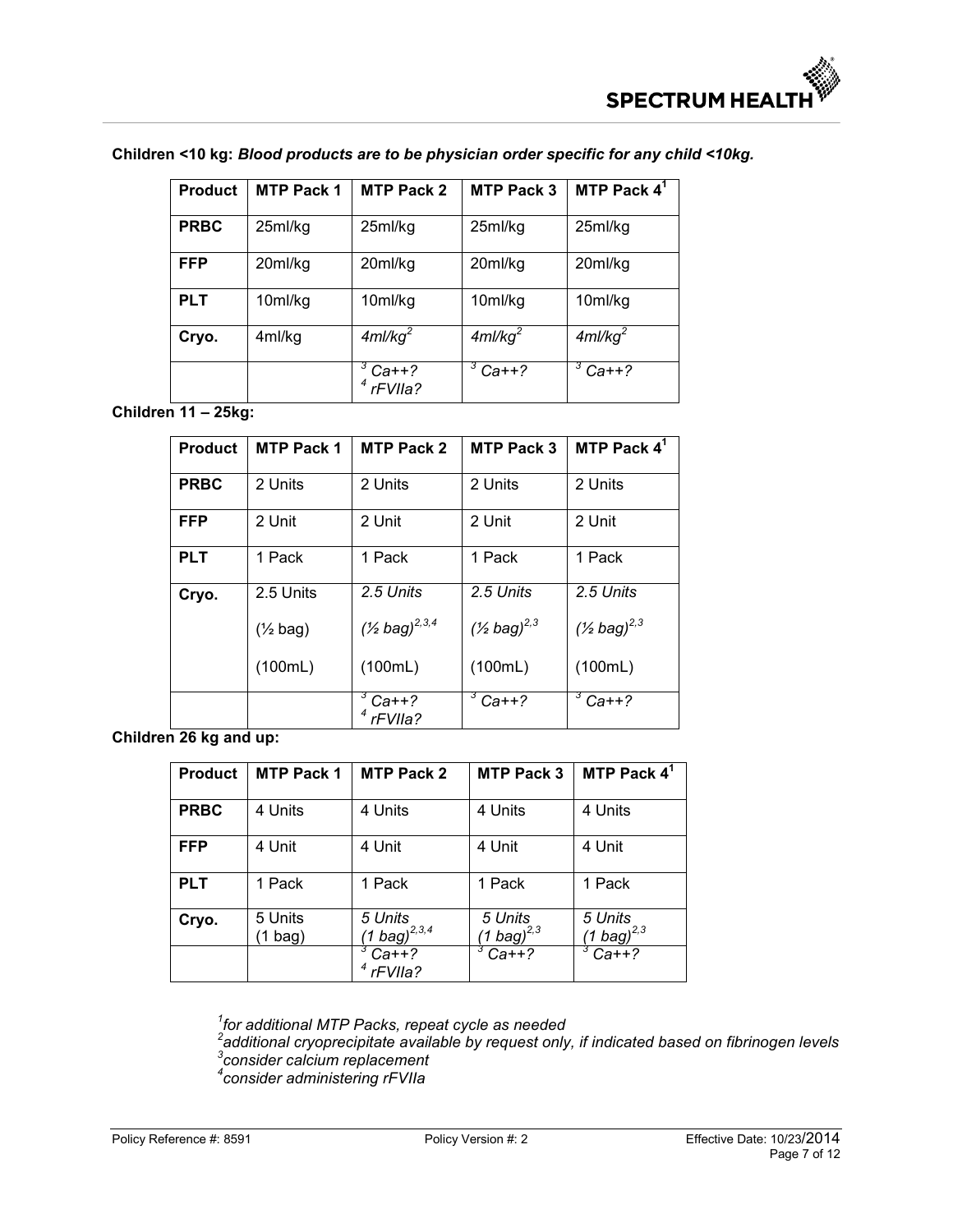

## **APPENDIX B SUGGESTED COMPONENT REPLACEMENT GUIDELINE DURING TRAUMA RESUSCITATION - Adult Patients**

| <b>COMPONENT</b>                        | <b>GUIDELINE</b>                                                                                                                                                                                                                                                                                                                                        | <b>INDICATIONS</b>                                                                                                                                                                 | <b>NOTES</b>                                                                                                                                                               |
|-----------------------------------------|---------------------------------------------------------------------------------------------------------------------------------------------------------------------------------------------------------------------------------------------------------------------------------------------------------------------------------------------------------|------------------------------------------------------------------------------------------------------------------------------------------------------------------------------------|----------------------------------------------------------------------------------------------------------------------------------------------------------------------------|
| <b>Packed Red Blood</b><br>Cells (PRBC) | Goal: initial 4 units of uncrossed O negative or O<br>positive emergent blood                                                                                                                                                                                                                                                                           | Base Deficit negative 6 or<br>greater; INR greater than<br>1.5; Hgb less than 10;<br>Systolic BP less than 90<br>mmHg                                                              | All PRBC use Rapid<br>Infuser warmer<br>Use Normosol<br>solution for adult<br>blood administration                                                                         |
| <b>Fresh Frozen</b><br>Plasma (FFP)     | Goal: 1 unit of FFP for every 1 unit PRBC's<br>[utilize<br>pre-thaw option]<br>. For timeliness in massive transfusion, 1:1 ratio of<br>PRBC to FFP should be simultaneously infused.<br>•Monitor INR thereafter to guide FFP replacement.                                                                                                              | PT, PTT greater than 1.5<br>times control and/or INR<br>greater than 1.8.<br>2- Massive transfusion by<br>itself is an indication of<br>FFPat least at the<br>beginning of the MTP | 2 units thawed at all<br>times in Blood Bank<br>Ice chest of blood<br>product taken to ED<br>/ OR / ACC                                                                    |
| <b>Platelets</b>                        | Goal:5 pooled units (1 Pack) after each 4 units<br>PRBC's                                                                                                                                                                                                                                                                                               | Oozing<br>Platelet count less than<br>50000                                                                                                                                        | Infuse in over 5<br>minutes at room<br>temperature.<br>Note: Do not infuse<br>by rapid blood<br>warmer pump<br>(Belmont). Can use<br><b>Enflow warmer for</b><br>platelets |
| Calcium                                 | Calcium Chloride: 1000 mg slow IVP over 10 minutes,<br>must have a central line<br>Pediatric Dose:<br><b>SEE APPENDIX A</b><br>Calcium Gluconate: 3000 mg slow IVP over 10 minutes<br>Pediatric Dose: <b>SEE APPENDIX A</b>                                                                                                                             | After every other MTP<br>Pack and based on lab<br>results                                                                                                                          | Calcium Chloride<br>preferred.<br>Use calcium<br>gluconate if no<br>central line                                                                                           |
| <b>Tranexamic Acid</b>                  | <b>Preferred Dose:</b><br>1,000 mg IVPB over 10 minutes then<br>1,000 mg IVPB infused over 8 hours<br>Alternative Dosing for Limited Access:<br>1,000 mg IVPB over 10 minutes then repeat<br>1,000 mg IVPB over 10 minutes at 3 hours<br>Policy Reference #: 8899y administer intraosseous<br>Policy Version #: 2<br>For Pediatric Dose, see Appendix A | Administer with initiation of<br>1st MTP pack                                                                                                                                      | Effective Date: 10/23/2014<br>Page 8 of 12                                                                                                                                 |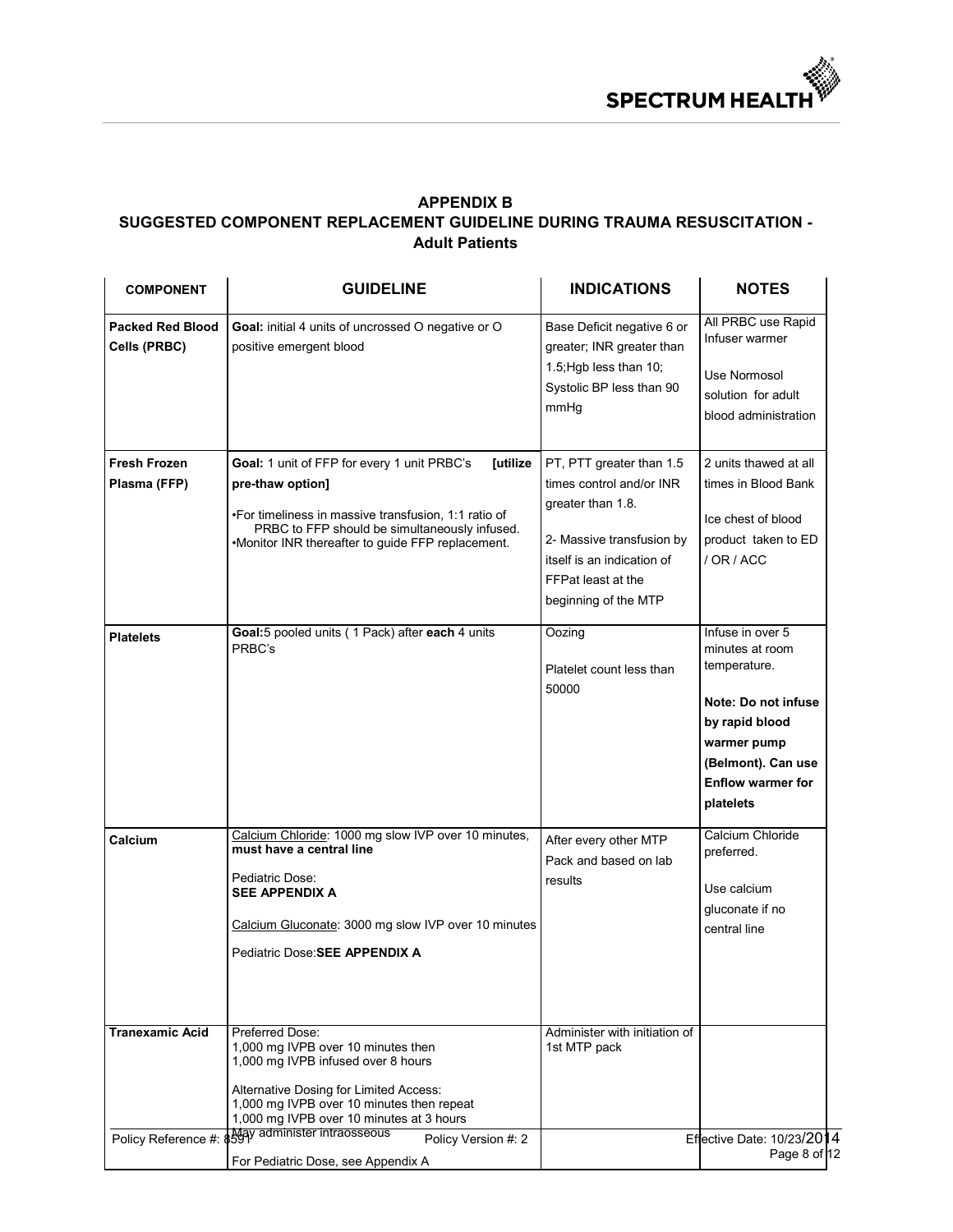

| Kcentra <sup>®</sup> | Dose: 50 units/kg IV based on actual body weight.                                                                                                                                                                                                                               | Consider after 2nd round                                                                               | KCenttra <sup>®</sup>                                                                                                         |
|----------------------|---------------------------------------------------------------------------------------------------------------------------------------------------------------------------------------------------------------------------------------------------------------------------------|--------------------------------------------------------------------------------------------------------|-------------------------------------------------------------------------------------------------------------------------------|
| <b>Prothrombin</b>   |                                                                                                                                                                                                                                                                                 | of MTP packs                                                                                           | (Prothrombin                                                                                                                  |
| complex              | PCC IS NOT APPROVED FOR USE IN PEDIATRIC                                                                                                                                                                                                                                        | administered if bleeding                                                                               | Complex                                                                                                                       |
| concentrate (PCC)    | <b>TRAUMA</b>                                                                                                                                                                                                                                                                   | persists.                                                                                              | Concentrate (PCC)                                                                                                             |
|                      | Infuse no faster than 10ml/min.<br>Avoid if patient is in DIC.<br>٠<br>After administration evaluate the need to continue<br>٠<br>the MTP<br>BeneFix® (Factor IX) is not equivalent to<br>Profilnine® SD (Factor IX Complex) and SHOULD<br>NOT be used for massive transfusion. |                                                                                                        |                                                                                                                               |
| <b>OR</b>            |                                                                                                                                                                                                                                                                                 |                                                                                                        |                                                                                                                               |
| <b>Factor VIIa</b>   | Dose:<br>Weight <100 kg or less: 5 mg rFVIIa<br>Weight >100 kg: consider 6 mg rFVIIa<br>For Pediatric Dose, see Appendix A<br>Effective only with a pH of 7.20 or greater with<br>hemorrhage.<br>After administration evaluate the need to continue<br>MTP.                     | Consider after PCC failure<br>or after 2nd round of MTP<br>packs administered if<br>bleeding persists. | NovoSeven® RT<br>(Recombinant Factor)<br>VII)<br>Round to nearest vial<br>size when possible<br>$(1mg, 2mg$ or 5 mg<br>vials) |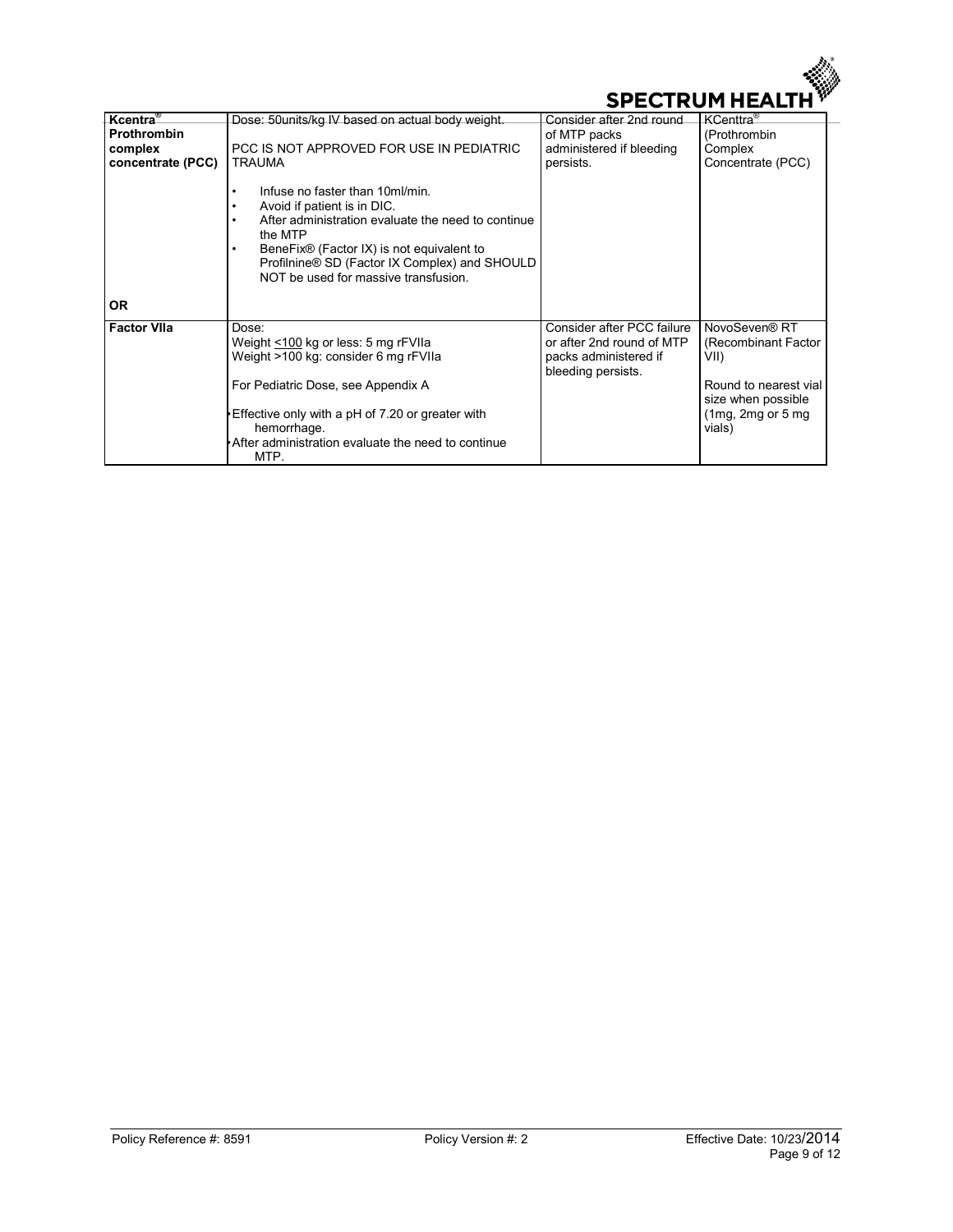## APPENDIX C COMPLICATIONS OF MASSIVE TRANSFUSION (Greater than 20 units components)

| <b>COMPLICATION</b>                                             | <b>RATIONALE</b>                                                                                                                                                               | <b>TREATMENT</b>                                                                                                              |
|-----------------------------------------------------------------|--------------------------------------------------------------------------------------------------------------------------------------------------------------------------------|-------------------------------------------------------------------------------------------------------------------------------|
| Hypothermia                                                     | Banked blood is kept at 4 degrees C                                                                                                                                            | Blood should be administered<br>using a warmer                                                                                |
| Hypocalcaemia                                                   | High citrate load in blood additives can lead<br>to decreased levels of ionized calcium                                                                                        | Monitor ionized calcium with<br>transfusions greater than 4 units                                                             |
| Coagulopathy                                                    | Multifactor: coagulation abnormalities,<br>excessive fibrinolysis, hypothermia, acidosis,<br>dilutional coagulopathy.                                                          | Aggressive resuscitation with<br>warming measures, timely FFP<br>and Platelet (which also have<br>Fibrinogen) administration. |
| Immunomodulation:<br>Enhanced acute<br>inflammatory<br>response | New emerging detrimental effect of older<br>blood. Stimulation of cytokine release noted<br>with blood older than 14 days associated<br>with worse outcome in trauma patients. | Awareness of age of blood<br>products, potentially note and<br>document age of blood.                                         |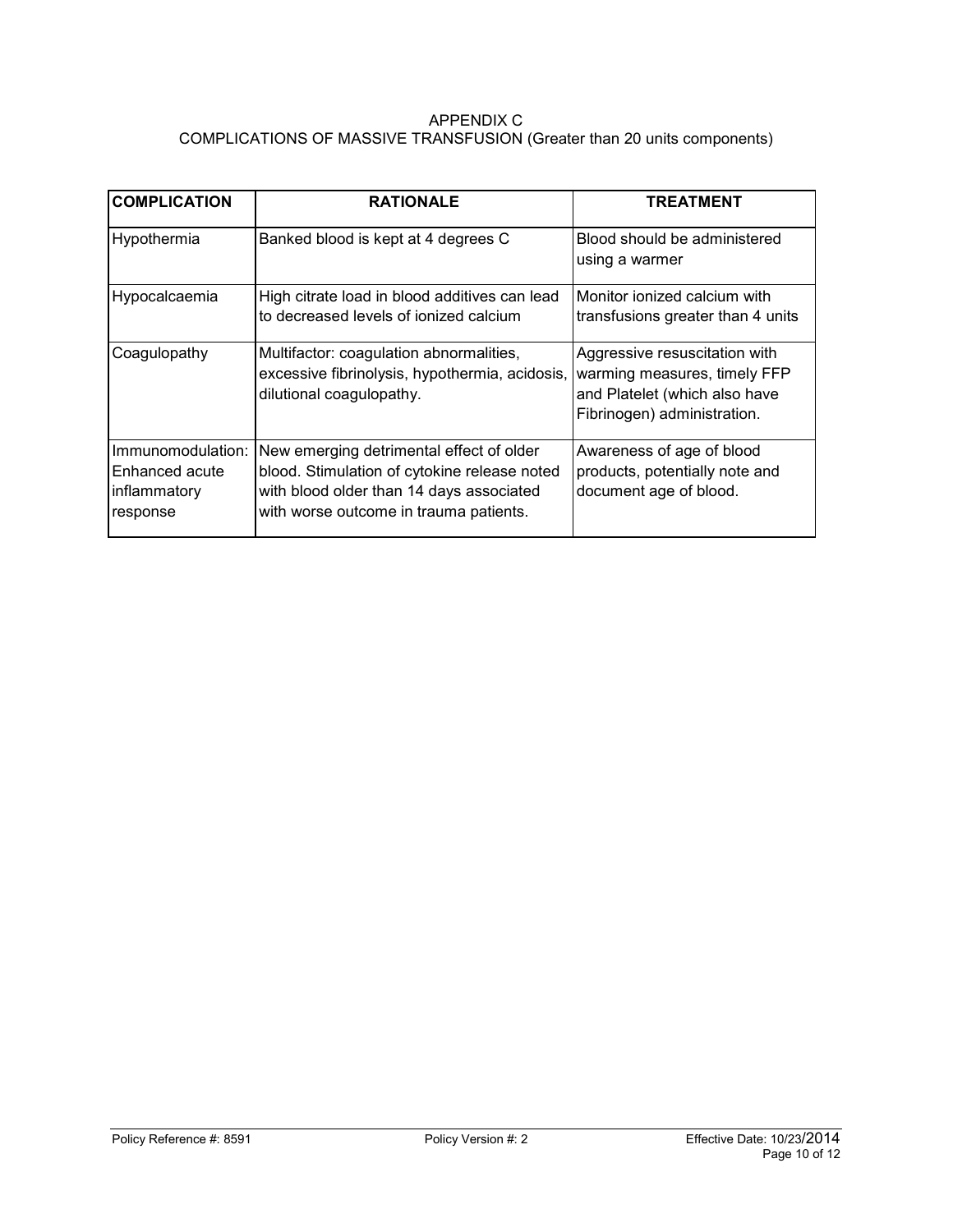## Appendix D

## **Adult Massive Transfusion Checklist**

|             | Recognize Need for rapid infusion of ≥ 4units PRBC with ongoing hemorrhage<br>Emergency Department Should Access Trauma Bay Blood prior to Initiating MTP                                                                                                                                                                                                                                                                                                                                                                                                                                                                                                                                                                                                                                                                                                                                                                                                                                                                                                                                                                                                                                                          |
|-------------|--------------------------------------------------------------------------------------------------------------------------------------------------------------------------------------------------------------------------------------------------------------------------------------------------------------------------------------------------------------------------------------------------------------------------------------------------------------------------------------------------------------------------------------------------------------------------------------------------------------------------------------------------------------------------------------------------------------------------------------------------------------------------------------------------------------------------------------------------------------------------------------------------------------------------------------------------------------------------------------------------------------------------------------------------------------------------------------------------------------------------------------------------------------------------------------------------------------------|
| Initiation  | Call for resources<br>$\Box$<br>$\Box$<br>Initiate "Mass Transfusion" Careset in Cerner (choose adult or ped)<br>Consider ordering TEG with other labs. Ensure Type & Screen drawn/sent<br>$\Box$<br>Call Blood Bank at 391-1853 and state "initiating MTP"<br>O.<br>Call Pharmacy 391-6495 if need pharmacist at bedside<br>$\Box$<br>$\Box$<br>Obtain green blood slip or Patient sticker with MRN for blood bank<br>Assign RN to run Rapid Fluid/ Blood infuser. Confirm adequate IV access<br>$\Box$<br>Assign runner to take green or Patient sticker with MRN slip to Blood Bank and retrieve MTP<br>$\Box$<br>packs<br>Utilize MTP Tracking form to record products<br>$\Box$<br>Administer tranexamic acid<br>Vital Signs with O2 Sat Q 5-15 minutes (goal mean arterial pressure 50-60)<br>□<br>Transfuse Aggressively (1 PRBC: 1 FFP)<br>$\Box$<br>Consider placement of Foley with urimeter<br>$\Box$<br>Identify/treat site of hemorrhage (IR, OR)<br>$\Box$<br>Provider consider Insertion of arterial line and single lumen line (power inject preferred)<br>$\Box$<br>Initiate warming methods (warm fluids, forced air warming blanket, adjust room temperature)<br>$\Box$<br>to avoid hypothermia |
|             | <b>Continued Bleeding or VS Unstable</b>                                                                                                                                                                                                                                                                                                                                                                                                                                                                                                                                                                                                                                                                                                                                                                                                                                                                                                                                                                                                                                                                                                                                                                           |
| Maintenance | Repeat labs between every 2 MTP packs or hourly (Hgb, PT, fibrinogen, Plt, ABG, iCa, TEG)<br>$\Box$<br>Assign individual to tally of product transfused. Maintain 1PRBC:1 FFP ratio<br>❏<br>Administer Cryoprecipitate every 2 MTP packs (fibrinogen less than 80-100mg/dl)<br>$\Box$<br>Assign individual to maintain communication with blood bank<br>$\Box$<br>Move to OR / Interventional Radiology/ICU<br>$\Box$<br>Re-evaluate ongoing need for MTP by physician<br>$\Box$<br>Consider PCC or rFVIIa in consultation with Pharmacist<br>$\Box$<br>Start infusion of 2 <sup>nd</sup> dose of tranexamic acid<br>$\Box$<br>Continue monitoring temperature (warm fluids, forced air warming blanket, adjust room<br>□<br>temp)                                                                                                                                                                                                                                                                                                                                                                                                                                                                                 |
|             | Hemorrhage controlled or patient expires                                                                                                                                                                                                                                                                                                                                                                                                                                                                                                                                                                                                                                                                                                                                                                                                                                                                                                                                                                                                                                                                                                                                                                           |
| Termination | Call Blood Bank and terminate MTP<br><b>□</b><br>Cancel orders in Cerner<br>$\Box$<br>Complete charting/tracking sheet and tally total product transfused include both crystalloid<br>□<br>and blood products in total volume)<br>Complete progress note with fluid tally included<br>O.<br>Debrief with team<br>$\Box$                                                                                                                                                                                                                                                                                                                                                                                                                                                                                                                                                                                                                                                                                                                                                                                                                                                                                            |
|             |                                                                                                                                                                                                                                                                                                                                                                                                                                                                                                                                                                                                                                                                                                                                                                                                                                                                                                                                                                                                                                                                                                                                                                                                                    |